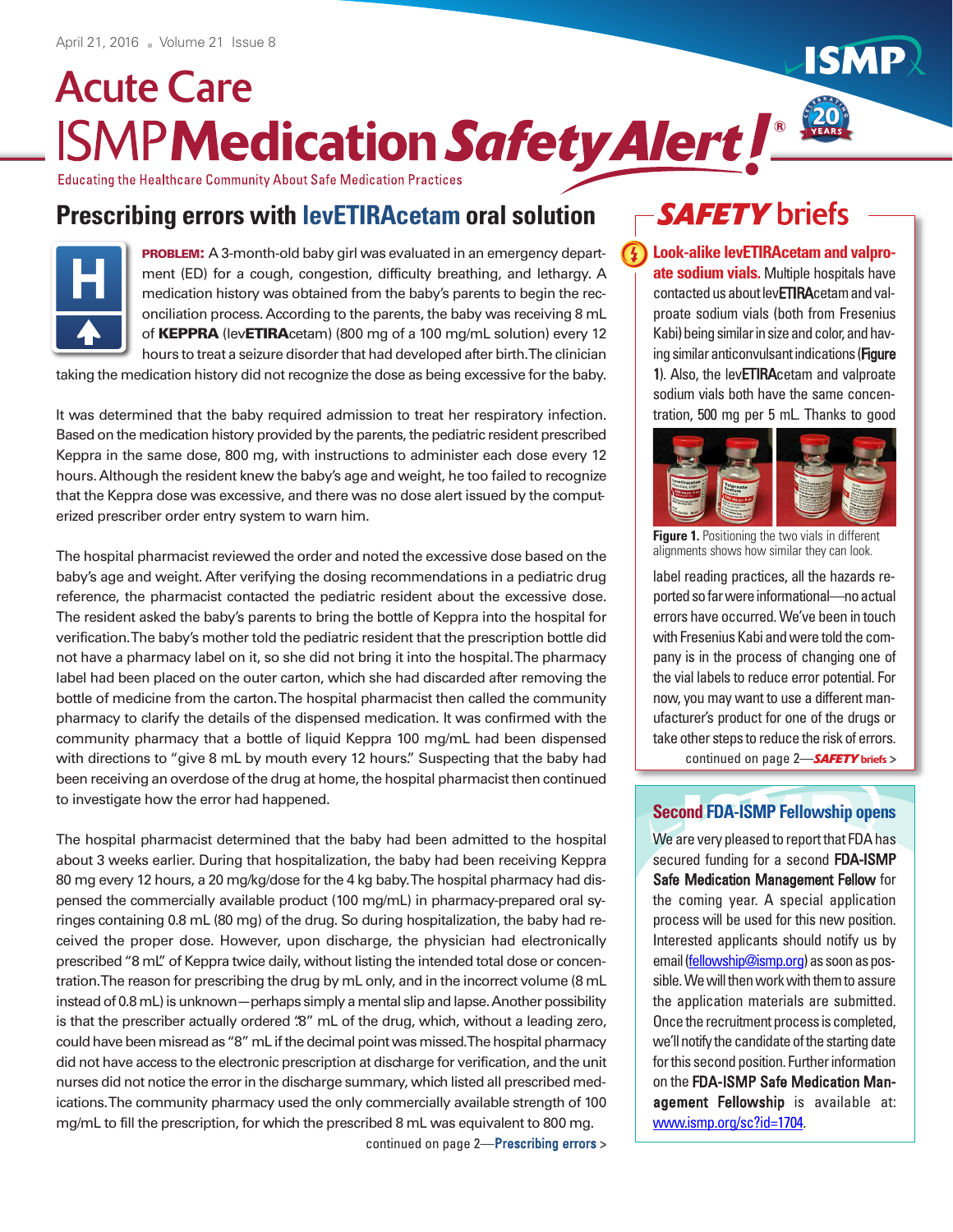### **ISMP**<sub>R</sub> Acute Care ISMP**Medication Safety AlertI**<sup>\*</sup>

#### **>** Prescribing errors—continued from page 1

When the community pharmacist received the prescription, he failed to recognize the significant dosing error. He did not verify the actual dose with the discharging physician, despite the volume-only dose of 8 mL, likely because the oral solution was commercially available in a single 100 mg/mL strength, which might have been included on the electronic prescription. It is not known if the retail pharmacistrecognized that the prescription was for a 4 kg baby. (The baby's previous prescription for Keppra 80 mg twice daily had been filled at a different pharmacy shortly after her birth.) A dose alert did not appear when the order was verified in the retail pharmacy system, likely because the child's weight or age was not in the pharmacy computer.Thus, the drug was dispensed as 800 mg twice daily, resulting in the baby receiving a 10-fold overdose at home for about 3 weeks prior to presentation in the ED.

Fortunately, the baby did not seem to have any significant clinical adverse effects upon evaluation of the overdose.The child's initial Keppra serum level was supratherapeutic at 63.4 mcg/mL. (According to *Lexi-Lab & Diagnostic Procedures*, toxic levels have not been well established, but most patients display an optimal response to levels between 5 and 45 mcg/mL.) Keppra was held upon hospital admission. A repeat level several days later yielded a value of 7.8 mcg/mL.The baby was eventually discharged after her respiratory infection was resolved.This time, the baby's physician prescribed Keppra 100 mg (1 mL) by mouth twice daily upon discharge for maintenance of seizure control. The baby was seen in a follow-up visit several weeks later and was doing well clinically.

A number of errors reported to ISMP have been caused by practitioners prescribing an oral solution by volume rather than in metric units by weight. For example, in our April 23, 2015 newsletter, we published a series of errors that had occurred with flecainide oral suspension—the dose was prescribed in volume, but the dispensed concentration was different than what the prescribers thought would be used (www.ismp.org/sc?id=1710). One error involved a 9-month-old infant whose parents were told to increase the dose of flecainide to 4 mL, assuming the concentration was 5 mg/mL as in the original prescription. But the parents refilled the prescription at another pharmacy, receiving the drug in a 20 mg/mL concentration.The infant received 80 mg/4 mL, a 4-fold overdose, resulting in wide complex tachycardia and QRS prolongation.

**SAFE PRACTICE RECOMMENDATIONS:** As a result of this error, the hospital has put safeguards in place that will help prevent future medication errors of this type in the pediatric population.These safeguards and other strategies recommended by ISMP are provided below for consideration and implementation in other hospitals to avoid similar errors.

**Order doses by weight in metric units.** Express single-entity medication doses in metric weight (e.g., mg, mEq, mcg, units), not the volume alone (e.g., mL), even if an oral solution is available in a single strength. (Exceptions are with some combination oral liquid products in a single strength that can be safely expressed in volume alone, or powders that are not dosed by weight.) Including a metric weight dose improves safety because the volume could differ depending on the concentration of the medication.

**Include patient's weight in kg (g) on discharge prescriptions.**To improve dosing accuracy of weight-based medications in populations at high risk for dosing errors (e.g., patients weighing 50 kg or less), include the weight in kg (g) on discharge prescriptions. Ifthere is no designated field forthis information in your electronic prescribing application, include it in the notes/additional information field until vendors provide a designated field for weight. (Community pharmacists may miss information in non-designated, nonrequired fields with an electronic prescription; thus, vendors should evaluate the need to continued on page 3—Prescribing errors **>**

### **Cup with wrong measurement marking.** > **SAFETY** briefs cont'd from page 1

A30 mL dosing cup distributed by Essential Medical Supply (model # C1108) has an incorrectmarking of 5mL atthe 10mL gradation. The cup has the correct mL markings for the other gradations, but sequentially, the markings are listed as 2.5 mL, 5 mL, 7.5 mL, and 5 mL (Figure 1). As far as we know, these dosing cups have primarily been distributed to outpatient pharmacies, but please be certain you are not using them. Both the pharmacist at the hospital who reported the error and ISMP have contacted the distrib-



utor. We also notified the US Food and Drug Administration  $(FDA)$ , and the

**Figure 1.** Cup has 5 mL marking where 10 mL marking belongs.

Center for Devices and Radiological Health (CDRH) is investigating the issue. ISMP believes that a recall is in order, but it has not yet occurred. Two-fold dosing errors, which could cause serious harm depending on the drug, are inevitable given the incorrectly marked gradation on the cup.

**"Floaters" in liquid melatonin.** We received a report about floating numbers found in liquid melatonin. Pharmacists preparing doses of Natrol Melatonin 1 mg/4 mL in oral syringes saw what appears to be the number 2 or 5 floating in the filled syringe (Figure 1). Apparently, some of the numbers came off the dropper and were floating inside the 60 mL bottle of melatonin and drawn into an oral syringe! The pharmacist contacted the company and FDA, and so did we. The company is aware of the situation and will notify



continued on page 3—*SAFETY* **briefs > Figure 1.** A "floater" is seen in a pharmacyprepared dose of melatonin.

**© 2016 ISMP.** Reproduction of the newsletter or its content for use **outside** your facility, including republication of articles/excerpts or posting on a public-access website, is prohibited without written permission from ISMP.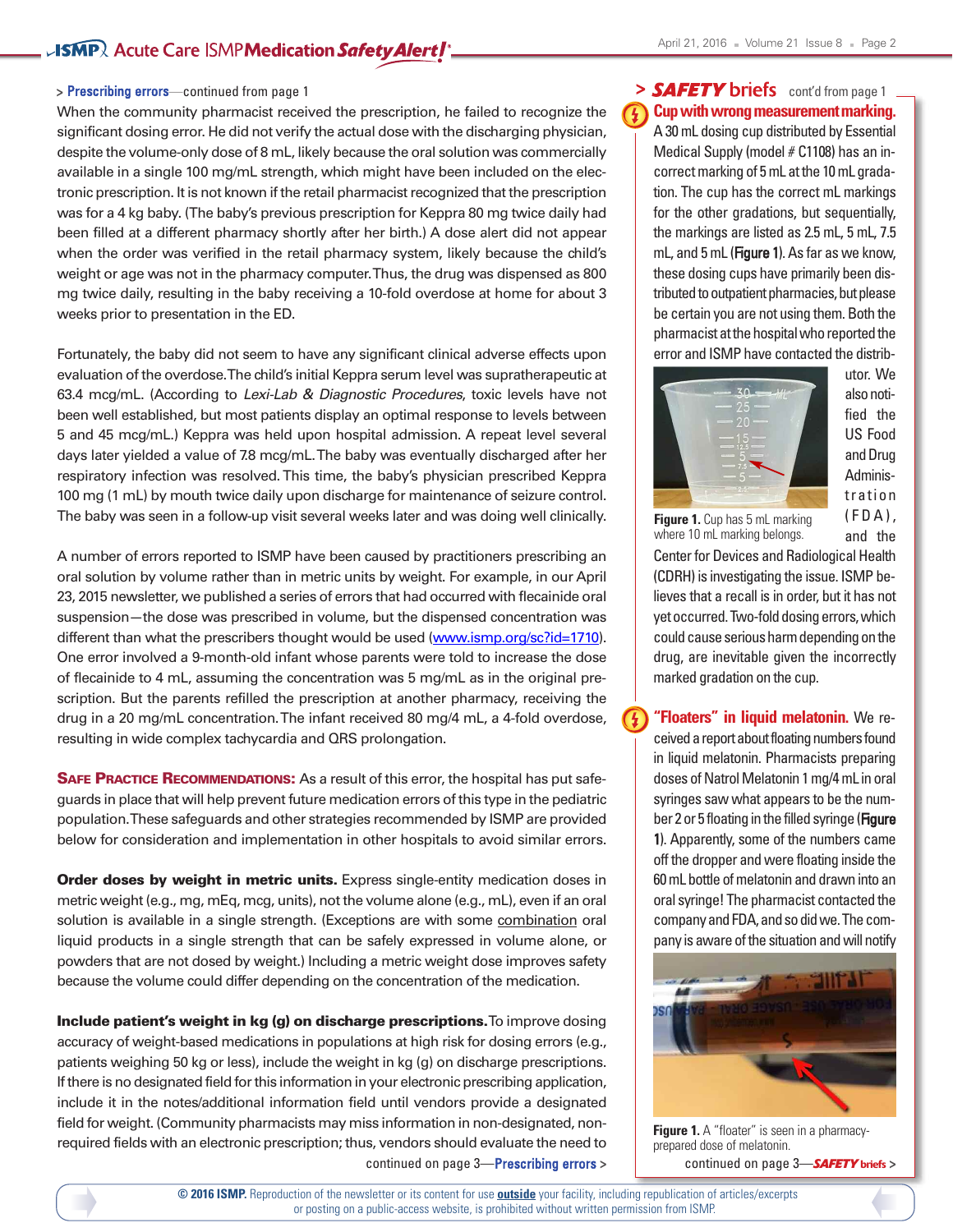### **ISMP** Acute Care ISMP Medication Safety Alertl'

#### > Prescribing errors—continued from page 2 continued from page 2

include this field for both prescribers and dispensing pharmacists to best safeguard pediatric patients, and even adult patients given the influx of newer, weight-based medications.) Including the patient's weight on prescriptions allows an ambulatory care pharmacist to confirm the ordered dose on the prescription for weight-based medications.

**Include the patient's age/date of birth on prescriptions.** For appropriate dosing and patient identification, include the patient's age/birthdate on outpatient prescriptions.

**Include weight-based and calculated doses.** For pediatric medication orders and outpatient prescriptions, include the mg/kg or other dose expression (e.g., mcg/kg) used to calculate the dose, along with the total dose (e.g., 20 mg/kg/dose, 80 mg).

**Convert an inpatient order to an outpatient prescription.** Require the ordering prescriber to perform the discharge medication reconciliation so that all inpatient and preadmission home medications and doses are reviewed, and if appropriate, converted to outpatient prescriptions. Changes, discontinuations, or the addition of medications upon discharge should be clearly noted in the discharge summary given to the patient.

**Verify discharge orders.** Require nurses to verify the medications prior to discharge by comparing them with the patient's inpatient medication administration record (MAR) and home medication list. For high-risk patients, such as pediatric patients, also require pharmacists to review all medications listed on discharge summaries, preferably before discharge, but at least within 24 hours of discharge. Like nurses, hospital pharmacists have access to inpatient medication doses to see if there are mismatches with the discharge prescriptions. Report any unexplained discrepancies to the discharging physicians. Be sure to initially and periodically monitor and measure your success with implementing this intervention.

**Involve pharmacists in reconciliation.**Increase pharmacy involvementin medication reconciliation upon admission to the ED and/or hospital. According to the Agency for Healthcare Research and Quality, the most effective medication reconciliation process involves pharmacists' interventions to clarify doses. Pharmacists, because of their knowledge and skills, are qualified to lead the interdisciplinary effort to maintain an effective medication reconciliation process. Pharmacist involvement is most needed during the initial capture or review of the medications that the patient has been taking at home.

**Provide dosing alerts.** Enable or build alerts to warn both prescribers and pharmacists about unsafe doses, including weight-based doses, that could cause patient harm.The order entry systems should not allow entry of an order without the patient's age/birthdate and weight populating the requisite, interactive fields to allow the dose warning system to work.Test the alert system periodically, and ensure that the dose alerts are enabled and not bypassed easily without documentation.

**Educate patients.** Prior to discharge, review each prescribed medication and how to measure each dose with the patient/parents/caregivers. Require the patient/parents/caregivers to demonstrate proper dose measurement of all liquid medications for pediatric patients. (This might have alerted the nurse to the discharge prescribing error, or alerted the parents that an 8 mL dose was a possible mistake.) Remind parents that the measurement device provided at the community pharmacy may be different than that used in the hospital, and to ask the pharmacist if any questions arise about dose measurement. Also remind patients and parents to keep the outer carton of prescription medications if it contains the pharmacy label so they can refer back to the instructions for use. Pharmacists need to do their best to label the container that holds the drug, not the carton alone.

practitioners once the cause is determined. In the meantime, the organization that reported this issue is utilizing a different liquid product without a dropper.

**Textbook correction.** A dose of ibutilide (CORVERT) listed in *Demystifying Drug Dosing in Obese Patients* (Shank BR, Zimmerman DE, 2015) was incorrectly stated as 10 mg (one vial) in Chapter 4, page 84, under the heading "ibutilide." The corrected version of the paragraph states that ibutilide is a Vaughan-Williams Class III antiarrhythmic indicated forthe rapid conversion of atrial fibrillation or atrial flutter. The dosing for ibutilide recommends a 1 mg infusion IV over 10 minutes for patients who weigh 60 kg or more. A second infusion of 1 mg can be given 10 minutes later if the arrhythmias did not cease. No other data are available for dosing in obese patients, and the above dosing of 1mg should be used. To obtain a replacement of the print and electronic editions, contact the American Society of Health-System Pharmacists by telephone (866-279-0681) or email (publications@ashp.org).



Consumer leaflets in Spanish. We now have Spanish translations of our consumer leaflets for 11 high-alert medications, including insulin analogs, methotrexate, fentaNYL patches, enoxaparin, warfarin, and others. The leaflets provide consumers with important safety tips for taking each medication safely. The leaflets are freely available (www.ismp.org/sc?id=1709) and can be reproduced for distribution to patients.

continued on page 4—*ISMP* **Resources >** *Nurse AdviseERR*. Did you know that your hospital is eligible to receive a complimentary subscription to our *Nurse AdviseERR* publication? The monthly newsletter, designed especially for front-line nurses, is sent by email to a nursing representative at each site who takes responsibility for redistributing it to all nurses in the organization. *Nurse AdviseERR* reaches thousands of US and Canadian hospitals, pro-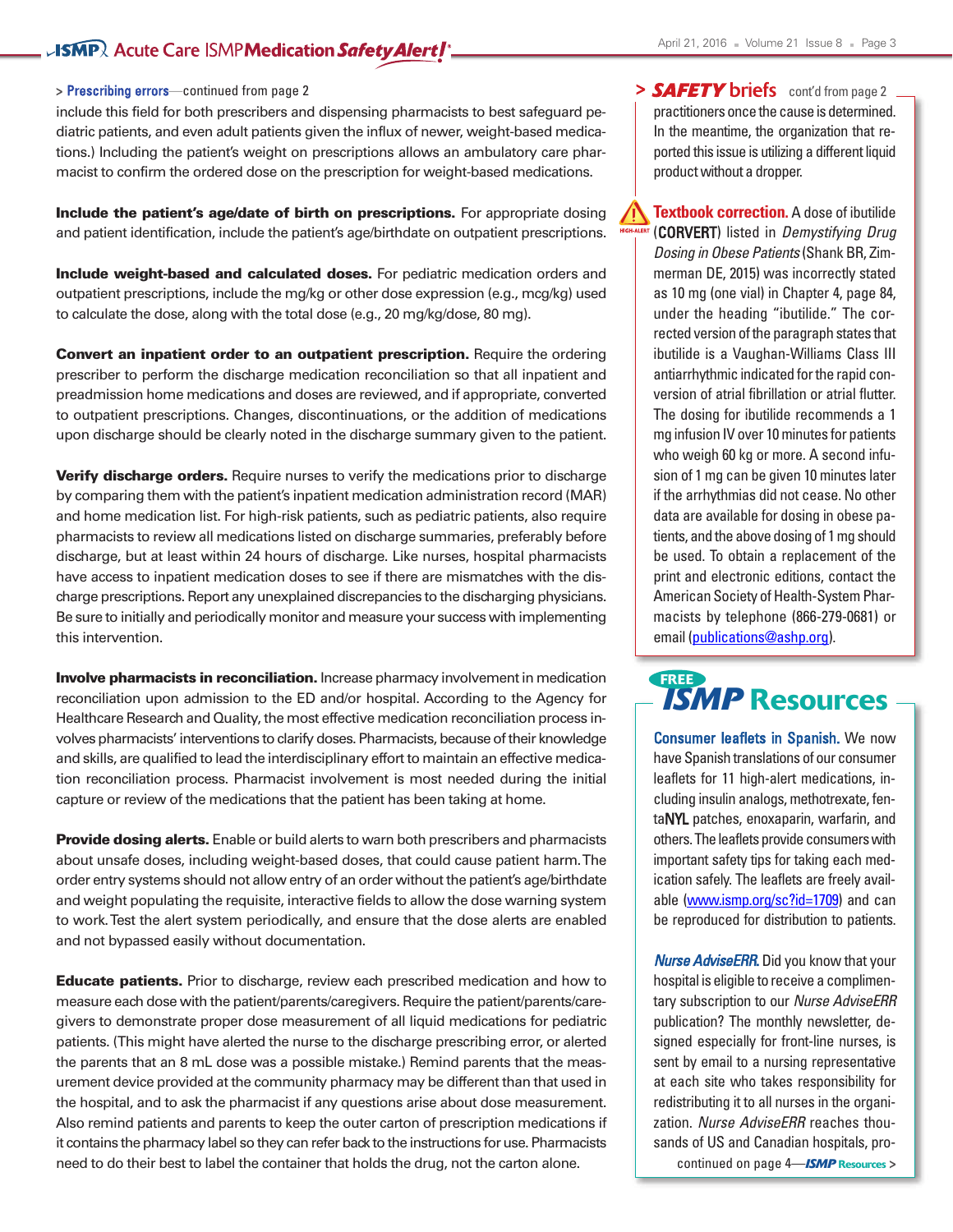## **Another***twist* **in the ENFit implementation process**

We learned last week in a letter from BD that the company has decided to launch a new type of enteral syringe that is <u>not</u> going to be compatible with current oral syringes or the ENFit design that hospitals have been pro launch a new type of enteral syringe that is not going to be compatible with current oral syringes or the ENFit design that hospitals have been expecting since the system was announced.The new BD syringe will have a male tip, while the ENFit syringe is a reverse gender design (a female tip that attaches to male connectors on ENFit feeding tubes). BD said the company is "working with industry partners to ensure that a complete enteral ecosystem is available," which, we assume, means it is working with feeding tube manufacturers to develop devices with which the new BD enteral syringe can be used.

Both syringes (ENFit and BD) comply with an ISO standard that lays out a new enteral connector dimension but does not specifically comment on gender orientation.The US Food and Drug Administration (FDA) also has no requirement in place for one or the other. Additionally, the ISO standard is voluntary and not enforceable.

The BD letter stated that the reason for designing a new enteral syringe is to avert the risk associated with dosing inaccuracy with the new, reverse gender "female" ENFit enteral syringe option.We reported that issue last year (July 30, 2015 newsletter: www.ismp.org/sc?id=641), after ISMP, along with the American Society of Health-System Pharmacists (ASHP) andThe Children's Hospital of Philadelphia, held a summit with manufacturers and FDA to address the problem. This resulted in a new ENFit design for low dose syringes that all manufacturers (except BD) have agreed to use to overcome the dosing inaccuracy issue.The new design has been tested, and dosing accuracy and usability have been demonstrated to ISMP.

We fear that the development of a second (and noncompatible) syringe will bring confusion to health systems and possible inventory disruptions at a time when hospitals have been preparing for a transition to ENFit syringes and feeding tubes.This transition must occur soon in California health systems. A California law requires that, as of July 1, 2016, health systems in the state are not permitted to use enteral devices that connect with unrelated systems (e.g., a Luer). Availability of ENFit syringes is imminent.The BD action is counter to what we had hoped would happen—a single, new enteral system to prevent catheter mix-ups with vascular lines. While either of the new devices will accomplish this, it is also predictable that there will be compatibility problems when patients transfer from one healthcare provider to another, or when they are admitted to a hospital with an existing enteral feeding system different than that used by the hospital.

We have not seen the new BD enteral syringe and do not know when it will be available. However, BD has indicated that the initial launch will focus on the NICU patient group. We have made our position known to BD, and also to the Global Enteral Device Supplier Association (GEDSA), the organization rolling out the ENFit syringes.

#### **To subscribe: www.ismp.org/sc?id=382**



**ISMP Medication** *Safety Alert!* **Acute Care** (ISSN 1550-6312) © 2016 Institute for Safe Medication Practices (ISMP). Subscribers are granted permission to redistribute the newsletter or reproduce its contents within their practice site or facility only. Other reproduction, including posting on a public-access website, is prohibited without written permission from ISMP.This is a peer reviewed publication.

**Report medication and vaccine errors to ISMP:** Please call 1-800-FAIL-SAF(E), or visit our website at: www.ismp.org/MERP or www.ismp.org/VERP. ISMP guarantees the confidentiality of information received and respects the reporters' wishes regarding the level of detail included in publications.

**Editors:** Judy Smetzer, BSN, RN, FISMP; Michael Cohen, RPh, MS, ScD (hon), DPS (hon); Ann Shastay, MSN, RN, AOCN; Russell Jenkins, MD; Ronald S. Litman, DO. ISMP, 200 Lakeside Drive, Suite 200, Horsham, PA 19044. Email: ismpinfo@ismp.org; Tel: 215-947-7797; Fax: 215-914-1492.

viding nurses with practical advice on how to prevent medication errors. The newsletter is offered FREE during 2016 through the generous support of Baxter Healthcare, Novartis Pharmaceuticals, and Fresenius Kabi. Your nursing representative may subscribe by clicking on the following link: www.ismp.org/sc?id=384. *ISMP* **Resources** cont'd from page <sup>3</sup>

## **Your Reports at Work**



### Label improvement for Cutis-Pharma vancomycin kit.

ISMP appreciates the improved labeling that CutisPharma has begun to use forits vancomycin oral solution compounding kit. In the past, the diluent and powder container listed the drug name and strength at the top of both bottles (Figure 1), making it difficult to tell these apart. In fact, in our October 22, 2015 issue, we wrote about a nurse who gave only the diluent to her patient, thinking it was liquid vancomycin. It was not easy to tell the diluent container from the drug container without reading the full label with great care, which doesn't hap-



pen often enough! But now, Cutis-Pharma has revised the containerlabels by doing what we suggested last fall: print "Diluent" in large, bold

**Figure 1.** Prior labeling allowed confusion between the diluent (R) and the vancomycin powder (L).



text on the diluent label (Figure 2). That's likely to help avoid errors. We thank Cutis-Pharma for making this change.The

company

**Figure 2.** New labeling clearly differentiates the diluent (L) from the vancomycin powder (R).

told us that it is systematically revising other compounding kit labels, too, including omeprazole and lansoprazole.